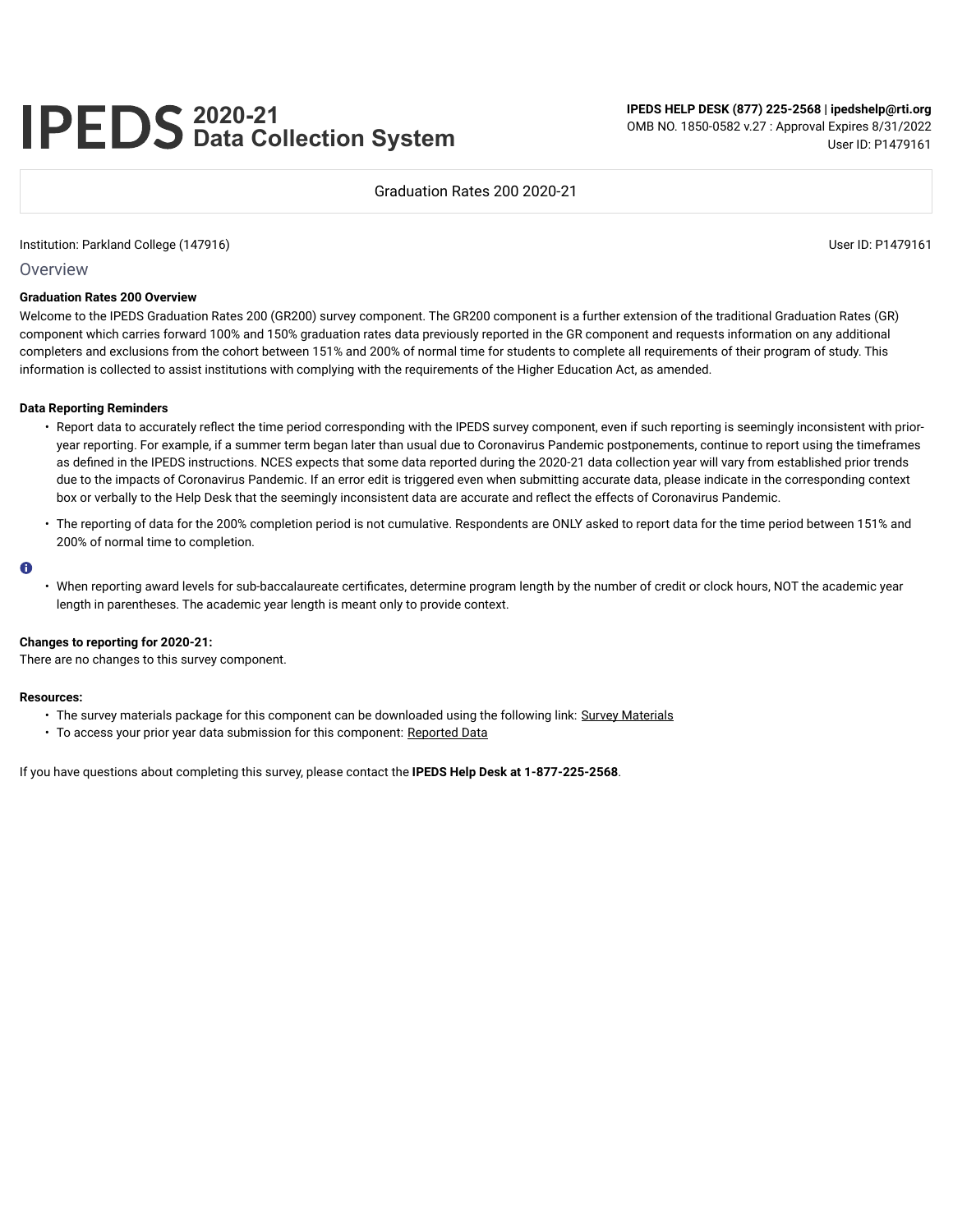## Screening Question

Your institution reported to the GR survey component as having the following number of students who did not complete, rour institution reported to the GK survey component as naving the rollowing number of students who did not complete,<br>but were still enrolled at your institution: 55

#### **Do you have students to report who, 1) received an award between 151% and 200% of the normal time to complete OR are still enrolled as of 200% of normal time?**

 $\bigcirc$ 

No and the state of the state of the state of the state of the state of the state of the state of the state of  $\odot$ Yes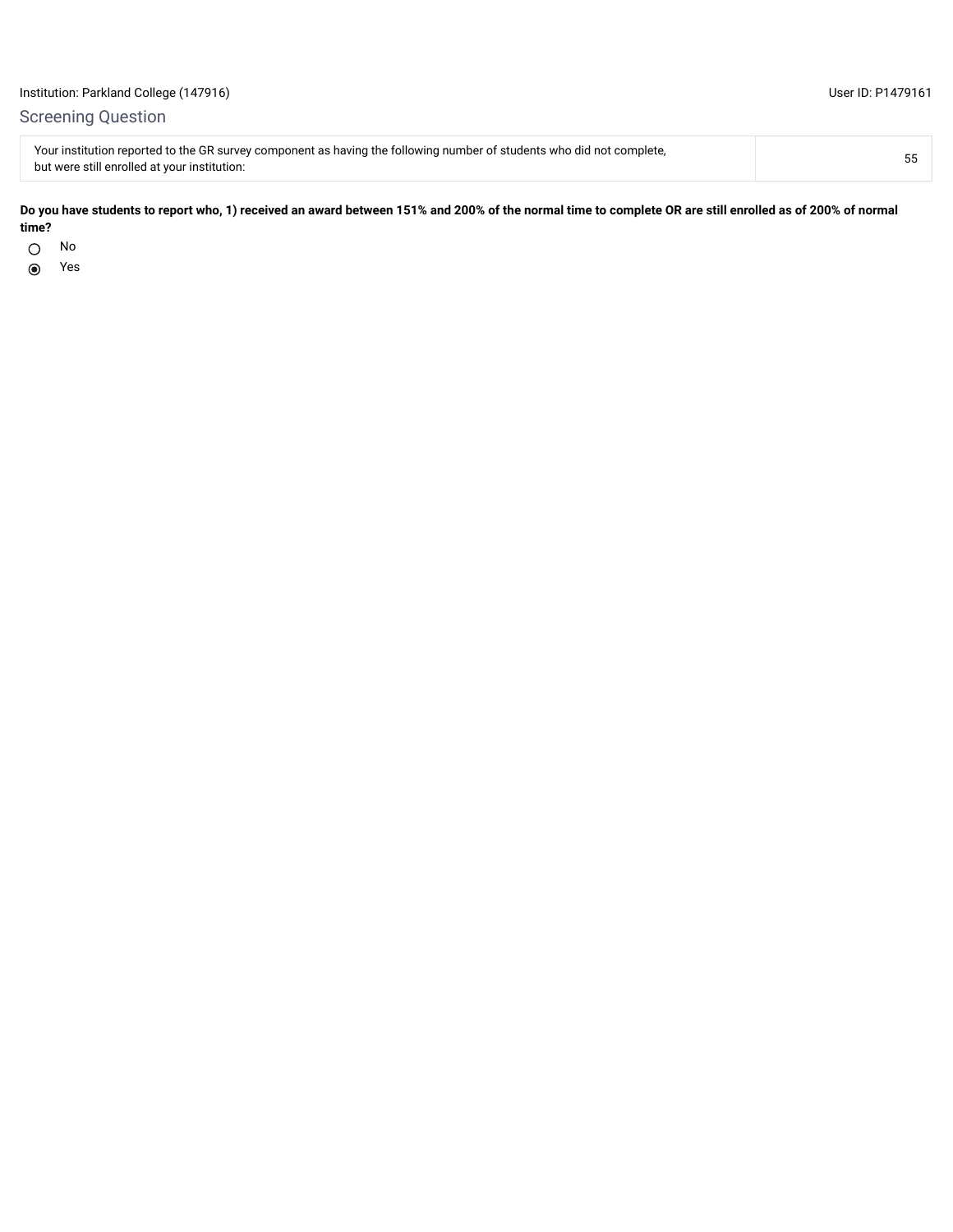## Institution: Parkland College (147916) User ID: P1479161

## Completers within 200%

## **For less than 4-year institutions, report on the 2016 cohort of full-time, first-time degree/certificate-seeking undergraduate students.**

Information for this cohort was originally reported by your institution in the 2019-20 IPEDS Graduation Rates survey component. The data on lines 1-5 are preloaded based on the information provided.

|    |                                                                                                                |          | <b>Graduation rates</b> |
|----|----------------------------------------------------------------------------------------------------------------|----------|-------------------------|
|    | Revised cohort                                                                                                 | 662      |                         |
| 2  | <b>Exclusions within 150%</b>                                                                                  | $\Omega$ |                         |
| 3  | Adjusted cohort 150%                                                                                           | 662      |                         |
| 4  | Number of students in the cohort who completed a program within 100% of normal time to<br>completion           | 73       | 11                      |
| 5  | Number of students in the cohort who completed a program within 150% of normal time to<br>completion           | 172      | 26                      |
| 6  | Additional exclusions (between 151% and 200% of normal time)                                                   | 0        |                         |
| 7  | Adjusted cohort 200% (line 3 - line 6)                                                                         | 662      |                         |
| 8  | Number of students in the cohort who completed a program between 151% and 200% of normal<br>time to completion | 10       |                         |
| 9  | Still enrolled as of 200% of normal time to completion                                                         | 20       |                         |
| 10 | Total completers within 200% of normal time (line $5 +$ line 8)                                                | 182      | 27                      |

You may use the box below to provide additional context for the data you have reported above. Context notes will be posted on the College Navigator website. Therefore, you should write all context notes using proper grammar (e.g., complete sentences with punctuation) and common language that can be easily understood by students and parents (e.g., spell out acronyms).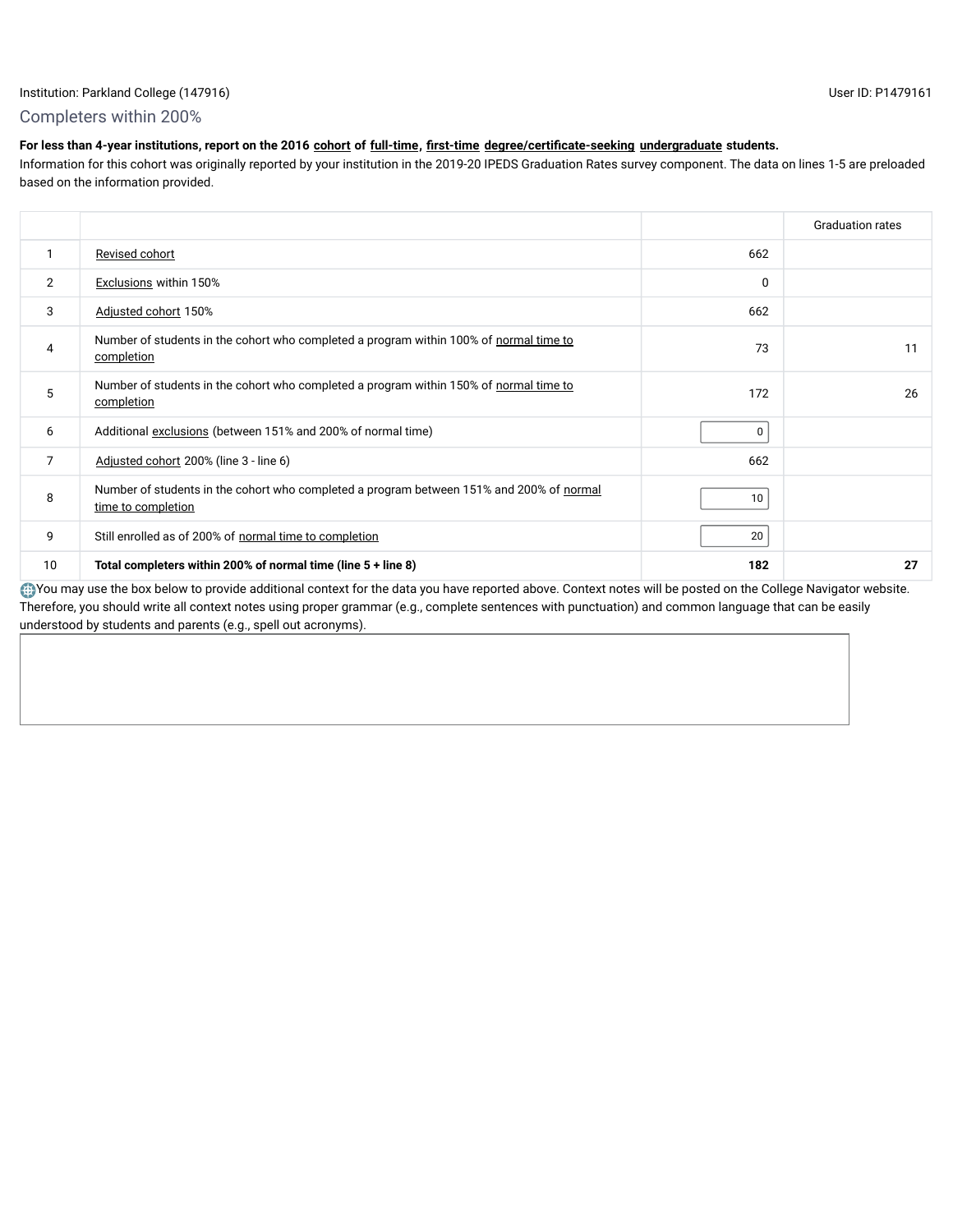## Institution: Parkland College (147916) User ID: P1479161

## Prepared by

## **Prepared by**

Reporting Reminders:

- The name of the preparer is being collected so that we can follow up with the appropriate person in the event that there are questions concerning the data.
- The Keyholder will be copied on all email correspondence to other preparers.
- The time it took to prepare this component is being collected so that we can continue to improve our estimate of the reporting burden associated with IPEDS. • Please include in your estimate the time it took for you to review instructions, query and search data sources, complete and review the component, and submit the data through the Data Collection System.
- Thank you for your assistance.

| This survey component was prepared by: |        |                        |   |                                 |  |                   |  |
|----------------------------------------|--------|------------------------|---|---------------------------------|--|-------------------|--|
| $\circledcirc$                         |        | Keyholder              | Ċ | SFA Contact                     |  | <b>HR Contact</b> |  |
| О                                      |        | <b>Finance Contact</b> | C | <b>Academic Library Contact</b> |  | Other             |  |
|                                        | Name:  | Alison Groot           |   |                                 |  |                   |  |
|                                        | Email: |                        |   |                                 |  |                   |  |
|                                        |        |                        |   |                                 |  |                   |  |

How many staff from your institution only were involved in the data collection and reporting process of this survey component?

1.00 Number of Staff (including yourself)

How many hours did you and others from your institution only spend on each of the steps below when responding to this survey component? Exclude the hours spent collecting data for state and other reporting purposes.

| Staff member  | <b>Collecting Data Needed</b> | Revising Data to Match<br><b>IPEDS Requirements</b> | <b>Entering Data</b> | Revising and Locking Data |  |
|---------------|-------------------------------|-----------------------------------------------------|----------------------|---------------------------|--|
| Your office   | hours                         | hours                                               | hours                | 1.00<br>hours             |  |
| Other offices | hours                         | hours                                               | hours                | hours                     |  |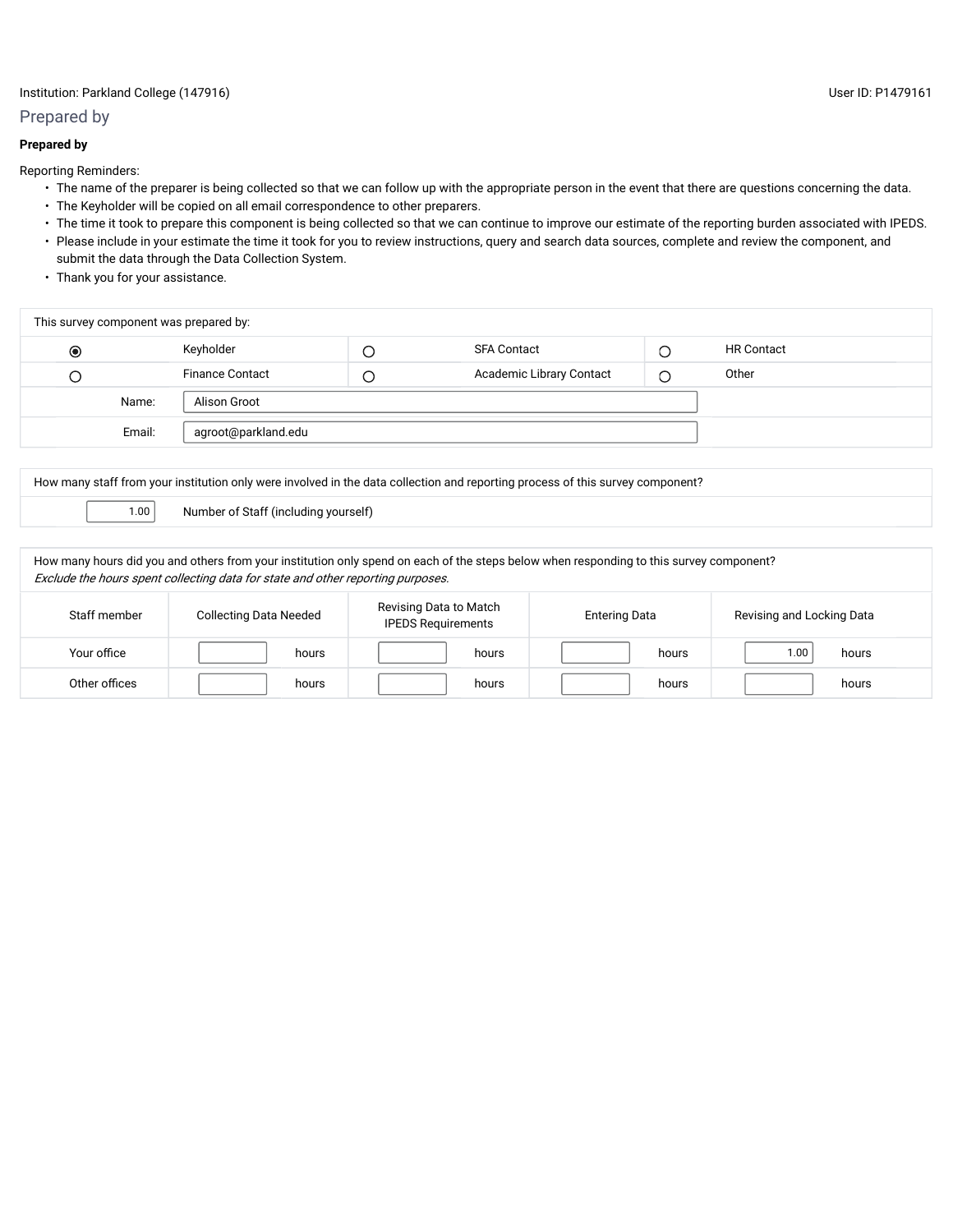## Summary

## **2020 IPEDS Graduation Rate 200% Component Data Summary**

IPEDS collects important information regarding your institution. All data reported in IPEDS survey components become available in the IPEDS Data Center and appear as aggregated data in various Department of Education reports. Additionally, some of the reported data appears specifically for your institution through the College Navigator website and is included in your institution's Data Feedback Report (DFR). The purpose of this summary is to provide you an opportunity to view some of the data that, when accepted through the IPEDS quality control process, will appear on the College Navigator website and/or your DFR. College Navigator is updated approximately three months after the data collection period closes and Data Feedback Reports will be available through the Data Center and sent to your institution's CEO in November 2020.

Please review your data for accuracy. If you have questions about the data displayed below after reviewing the data reported on the survey screens, please contact the IPEDS Help Desk at: 1-877-225-2568 or ipedshelp@rti.org.

| Graduation Rates for 100%, 150%, and 200% of<br>normal time - Cohort Year 2016 |     |  |  |  |
|--------------------------------------------------------------------------------|-----|--|--|--|
| Graduation Rate - 100% of normal time                                          | 11% |  |  |  |
| Graduation Rate - 150% of normal time                                          | 26% |  |  |  |
| Graduation Rate - 200% of normal time                                          | 27% |  |  |  |